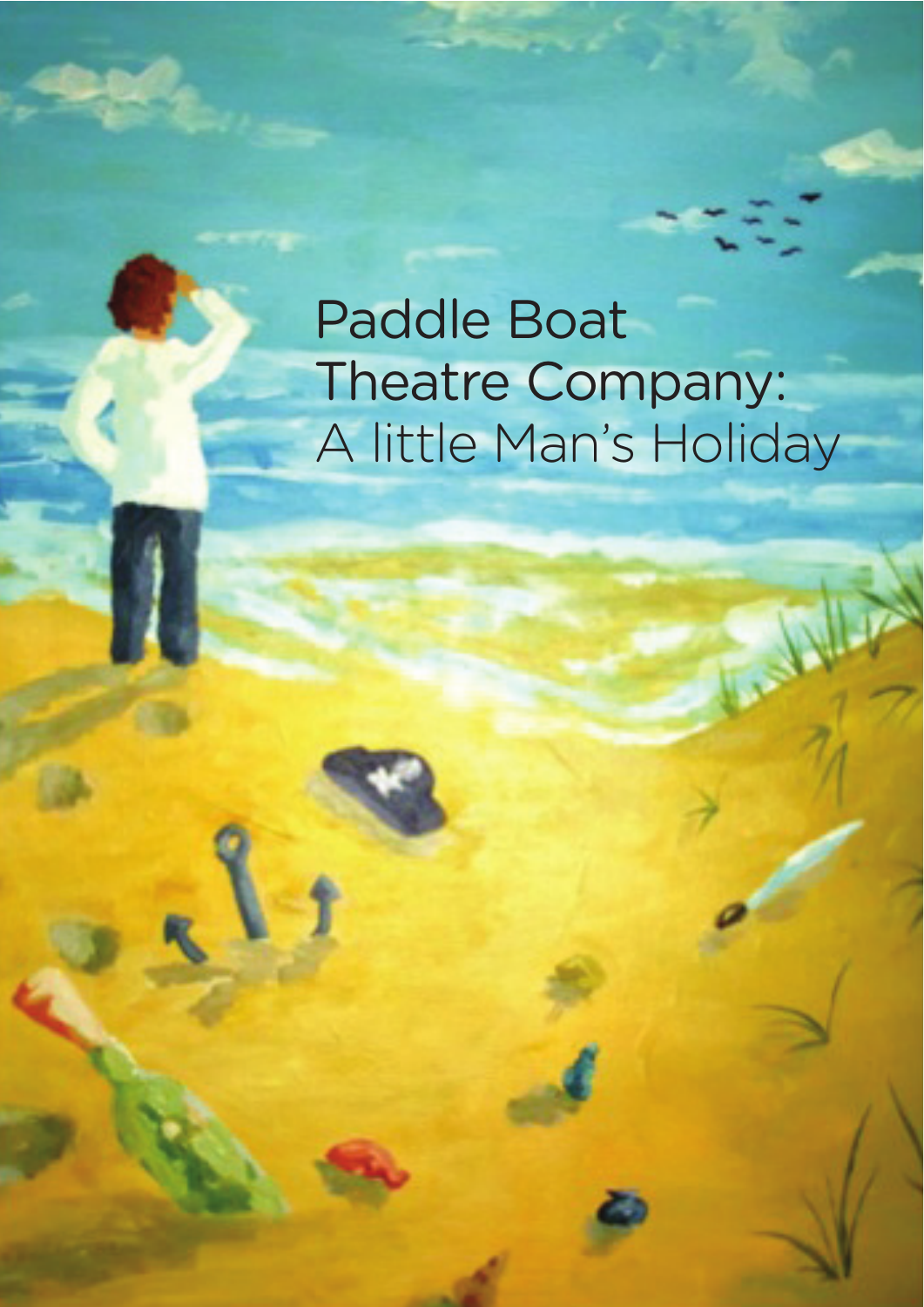# Show title: A Little Man's Holiday

A Little Man's Holiday retells the much loved children's picture story-book 'The Man Whose Mother Was a Pirate'. Taking the audience on a magical journey from The Little Man's dull city dwellings to the high seas on a swashbuckling adventure. Through the use of puppetry, music and mime, we present these larger-thanlife characters and invite you into an enchanted world.

The performance will be accompanied by a workshop with the audience, so they can tell the diference between port and starboard, hoist the main sails and walk the plank in style…and maybe learn some literacy along the way.

### Who We Are

PaddleBoat Theatre Company has been formed by a group of soon-to-graduate Drama students from Exeter University who have a passion for providing affordable, high quality and imaginative drama performances and workshops for schools in the local area and beyond.

#### Katy Dash - Artistic Director

Katy Dash is in her final year of studying drama at Exeter University. Throughout her degree she has enjoyed studying Lecoq and Clowning, Physical Theatre and Applied Theatre. Her passion lies in children's theatre and the power of storytelling in performance.

Harriet Brown – Musical Director Harriet is in her final year studying Drama at Exeter University. She has enjoyed performing throughout her time at University, and hopes to continue making community and children's theatre beyond Graduation. The use of theatre to enrich and prompt learning is something she is passionate about. Her key interests lie in creating interdisciplinary performance; including physical theatre, puppetry and live music.

Rachel Norris – Workshop Co-ordinator Rachel, who is also about to finish her Drama degree at Exeter University, is passionate about providing exciting learning experiences, through the use of drama techniques, to spark imagination and creativity in children. As well as

PaddleBoat, Rachel works as a facilitator for 'DoorStep Arts' in the Torbay area, running drama groups for ages 7-13. This is new adventure for her, and she is very keen to create workshops of value and integrity, that explore relevant themes for children.

#### Michael Smith – Producer

Michael Smith is in his final year, studying drama at Exeter University. Michael enjoys adaptation, and exploring means of story telling. His comic timing is invaluable to the PaddleBoat team and he is an imaginative performer. His ability to bring to characters to life is a natural instinctive quality; he hopes to be able to share this with audiences and inspire them to explore acting and performing also.

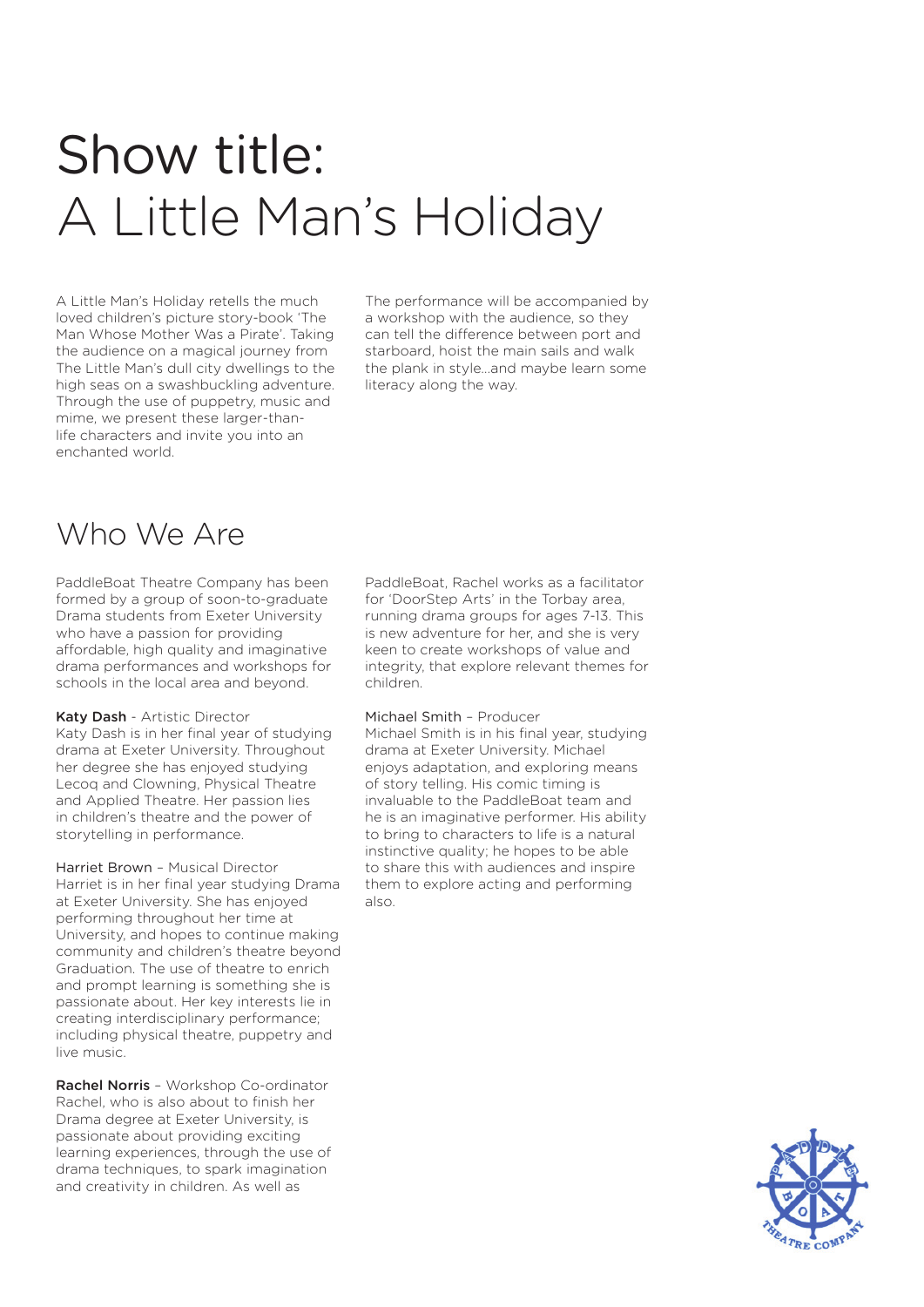# Characters for the Performance

#### Little Man

Little Man loves to daydream about adventures at sea. He is terrified of his boss, Mr. Fat, but he has to use all his courage to ask for a holiday.

#### Mother

Little Man's mother is a real chatterbox! She used to be a pirate, and is constantly telling Little Man all her swashbuckling tales. She dreams of going back to the sea and smelling the salty air again.

#### Mr. Fat

Mr. Fat is always grumpy. When he's not telling Little Man off, he's getting annoyed because he can't do his crossword. Secretly he wishes he didn't have to work in the city.

#### Old Man

The Old Man that Little Man and Mother find on their adventures is as old as the hills. No one knows how he got on the island in the first place, but he's always been there. He loves to make up riddles and rhymes to confuse pirates that land on the Island.

## Themes from the performance

#### Imagination:

Everyone loves to daydream. Sometimes it's good to be able to let your thoughts wander off and imagine you were on an adventure. Little Man loves to do this when he's in the city.

#### Getting over your fears:

Little Man is very timid and scared. His boss always shouts at him and he never gets a word in when his Mother is around. Throughout the performance we see Little Man get more and more courageous!

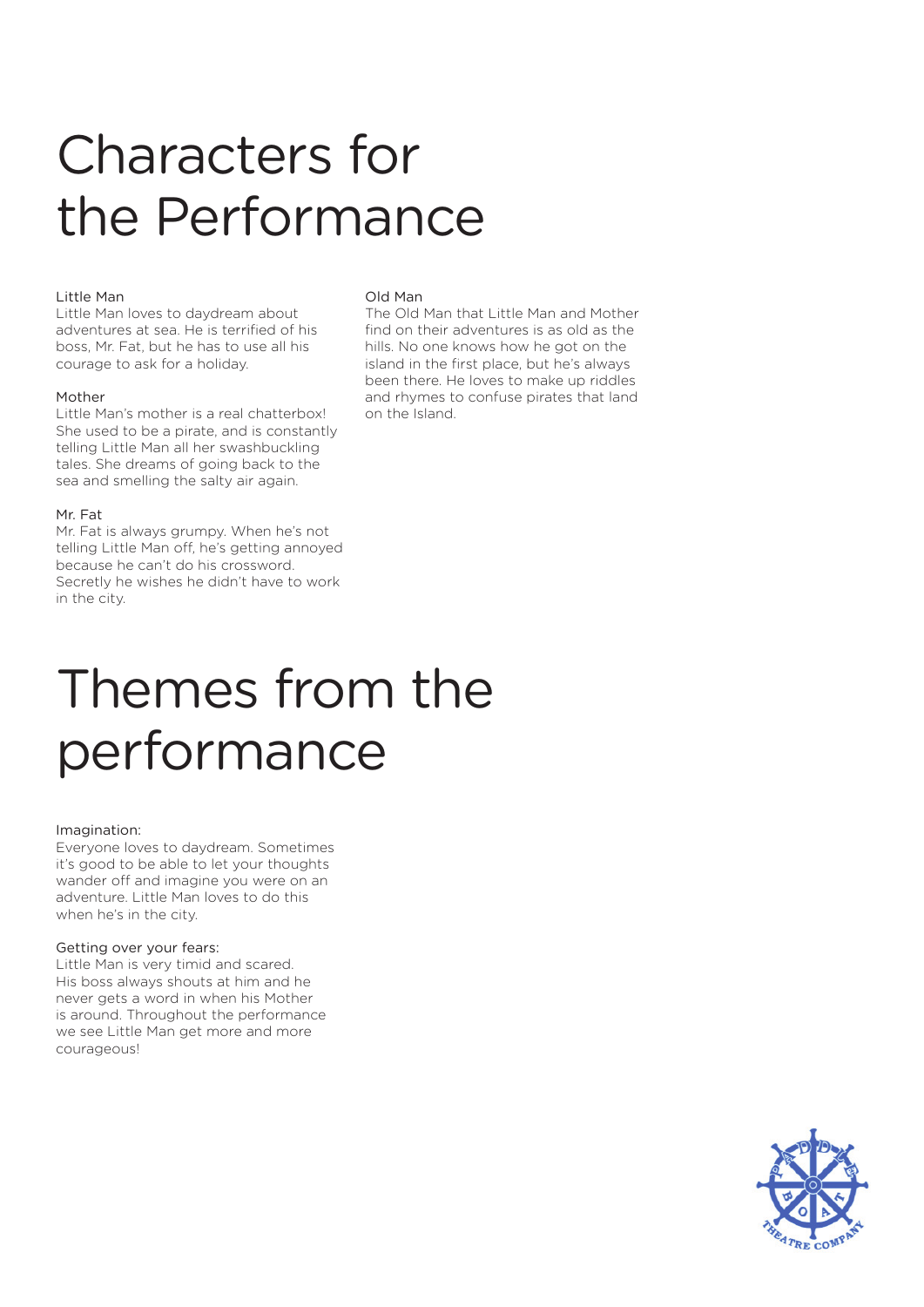## Extension Activities: What role would you like to play?

Be a Dramatist

When we see a play the story is told to us by living characters on stage in dialogue form, rather than a narrative story.

1. What are the problems encountered by the dramatist when adapting a story for the stage? Why isn't it enough just to use the words as spoken in a story?

2. How has our version of A Little Man's Holiday changed from the book 'My Mother Was a Pirate'?

3. Tell the story from the point of view of diferent characters.

4. Write a poem based on the characters. Firstly, mind-map lots of words to make up a word bank. Then use one of the following ways of writing a poem:

• A narrative poem with rhymes. • A shape poem, for example in the shape of a tree.

• An alliterative poem using words which begin with the same letter.

5. Write a sequel to Little Man's adventure. What other adventures could he go on?

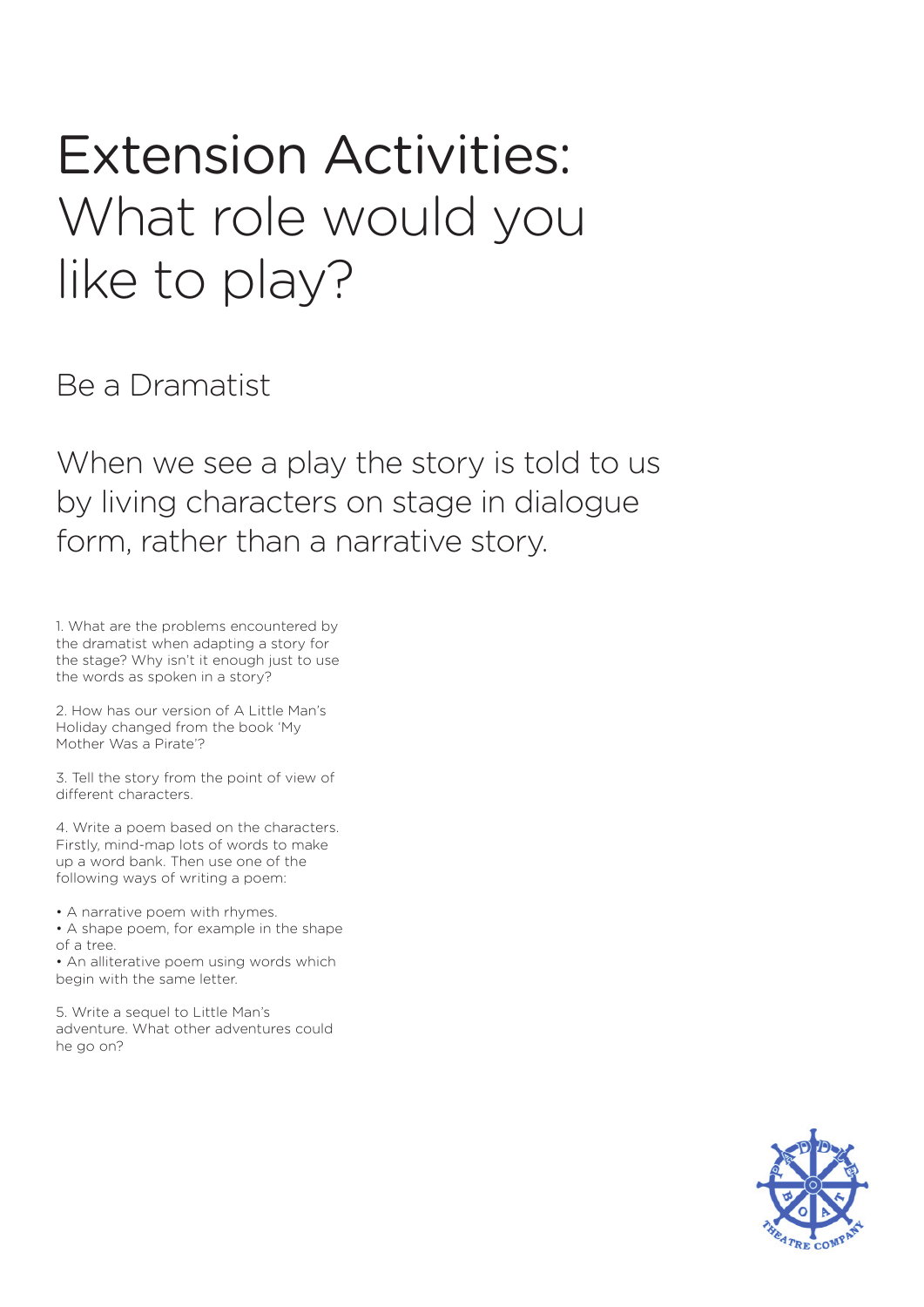# What role would you like to play?

Be the Designer

The first thing the designer has to do is read the script. Then they will talk with the director of the production and agree on what the design will look like. Then the designer does a drawing of what the set and costumes will look like. Each character in the play will have a diferent look and style of clothes.

1. Draw a set design for one of the scenes in the play. What materials would you use if you were going to build it?

2. Make a 3D model of the set for one of the scenes in the play. Use a shoebox (on its side) to make a model for the stage.

3. Make paper dressing dolls with costume pieces which can be put on or taken o! for any of the characters.

4. Make a mobile of the characters in the play.

5. Design a costume for your favourite character.

6. Make finger, stick or hand puppets to act out the play.

7. Try creating your own stage pictures of the play using collage.

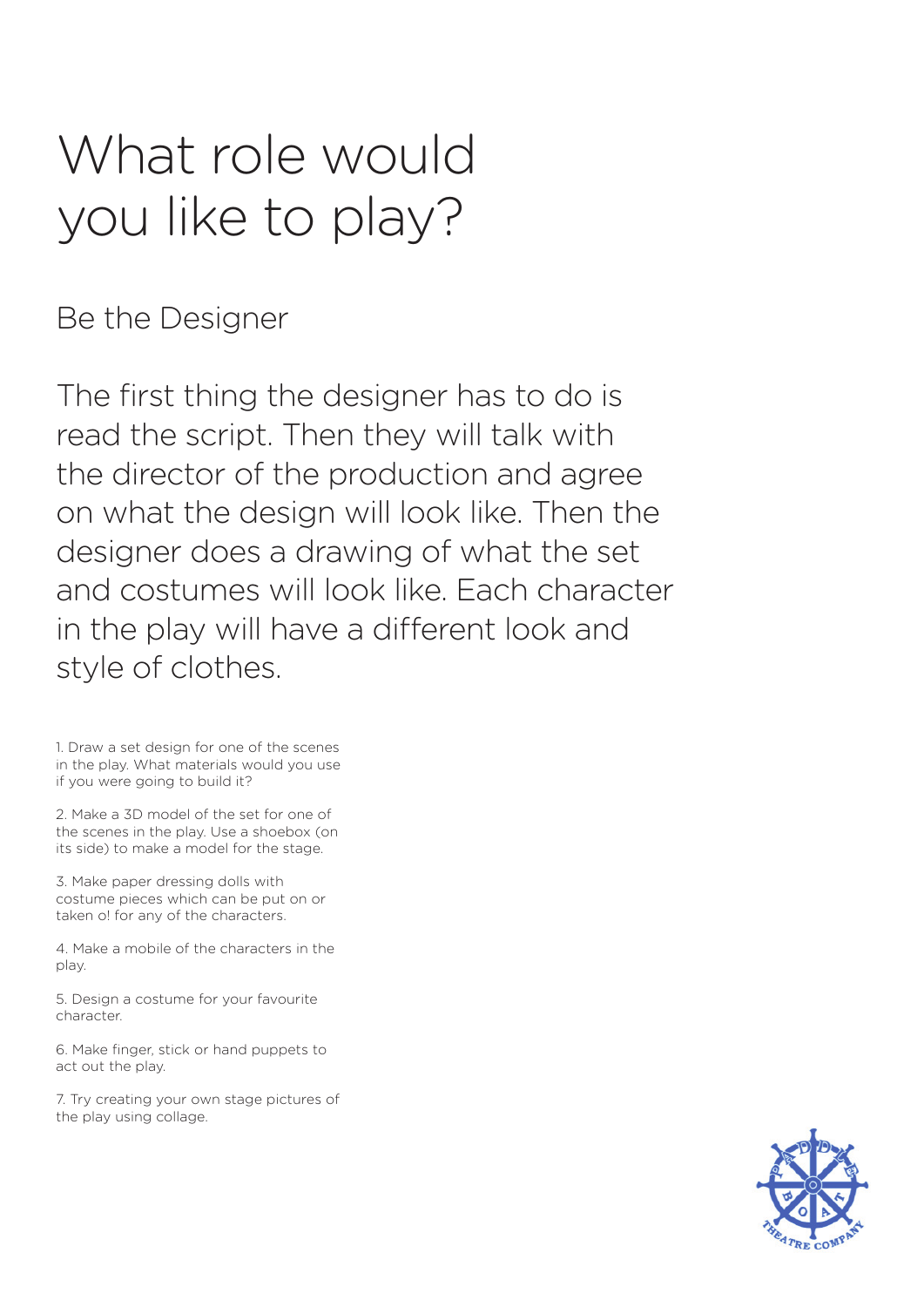# What role would you like to play?

Be an Actor

Actors have to have excellent memories remembering their lines and remembering their moves. They must also be good at speaking and singing clearly so that the audience can always hear what they are saying – otherwise they won't be able follow the story!

1. Imagine that you are a TV reporter and interview the characters in front of the class. It could be to solve a problem, ask questions about the adventure or character's background.

2. Acting out the story: Narrate the story to the pupils. Ask volunteers to come out and play the parts. If there are a lot of children, you can involve them in the minor roles, for example, as animals / more narrators.

3. Form points from the story with your bodies! Try being the ship, palm trees on the island or buildings in the city.

4. Make up a pirate's hornpipe dance that could be performed by Mother and Little Man on their adventures.

5. Make up your own version of the opening scene from Little Man's story. In groups, prepare and present your scene to the rest of the class. Write your script down and illustrate it. Think of the music, movement, accents, characters moods, props. What is your unique twist on the opening scene?

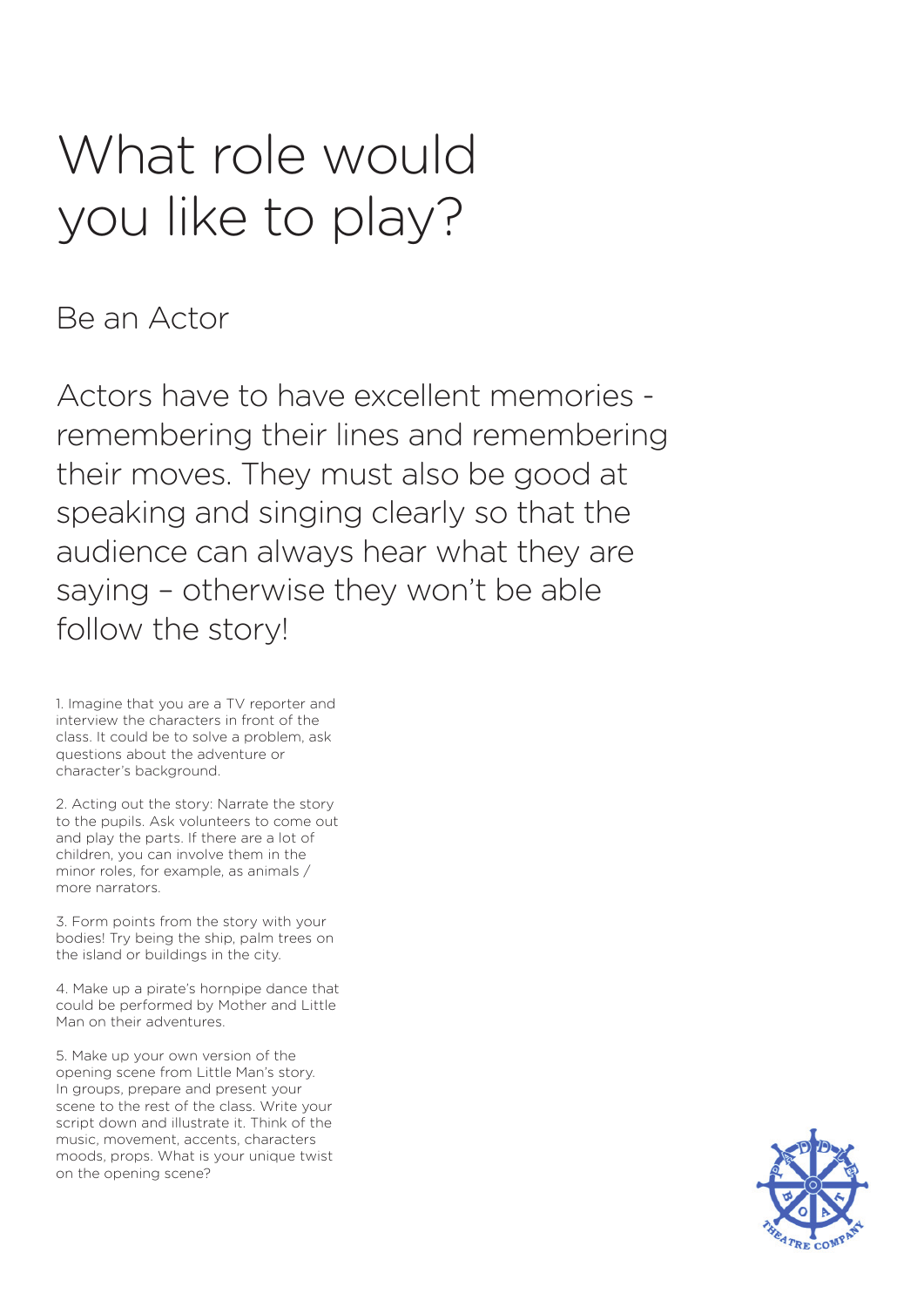### Storytelling Activities Activity name: Sentence Circle

#### Aim:

To encourage group work, creativity, listening skills and story-telling skills

#### Description:

Children sit in a circle and tell a well known story sentence by sentence. Start with the facilitator saying a sentence and go clockwise with each child having a turn to add a sentence.

#### Development:

Asking the children to create a new story from scratch, passing around a hat with pieces of paper with connective words written on them for the kids to pull out when it's their turn to start their sentences.

#### Examples:

Suddenly, Unfortunately, But,

#### Tips:

1. Do this in small groups. If they run out of pieces of paper and haven't finished the story ask them to come up with their own or choose one of the previous words.

2. Use an object to pass around that way if someone can't think of one they can just pass the object along.

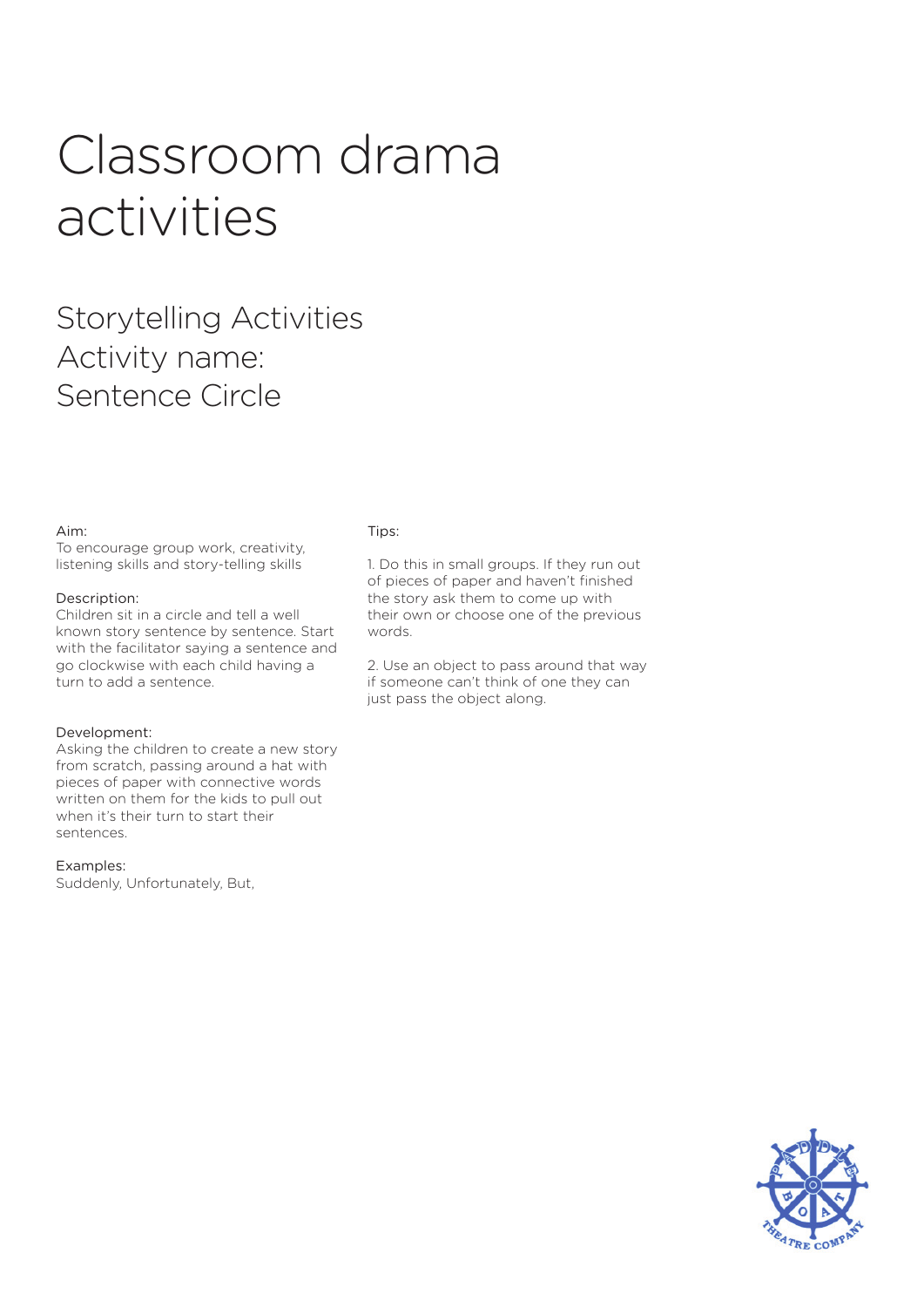### Storytelling Activities Activity name: Present Box

#### Aim:

To get the children to use their imagination and communication skills and to invite quick thinking and specificity in their actions. Also to think about characters, what present might this character want or not

#### Description:

Sat in a circle the facilitator mimes putting down a box. He or She explains that this box is a present from one character to another. This could be a present from Mother to Little Man, for example. The facilitator, always miming, opens the present and takes out an object. He or She uses this object and the children must correctly guess what it might be before the facilitator can put the object back in the box, re-wrap the present and pass it on to the next person. This continues around the circle until everyone has had a go.

#### Development:

Add facial expressions. Does this character like receiving this present or not? Is it a good present or a unthoughtful one? How do you communicate this without talking?

#### Tips:

Explain that you have a present from whichever character and you have to go and get it. Go to a corner of the room or a draw and bring back an imaginary box, don't just pull it out from nowhere; this ruins the magic. If someone can't think of anything just pass the present on.

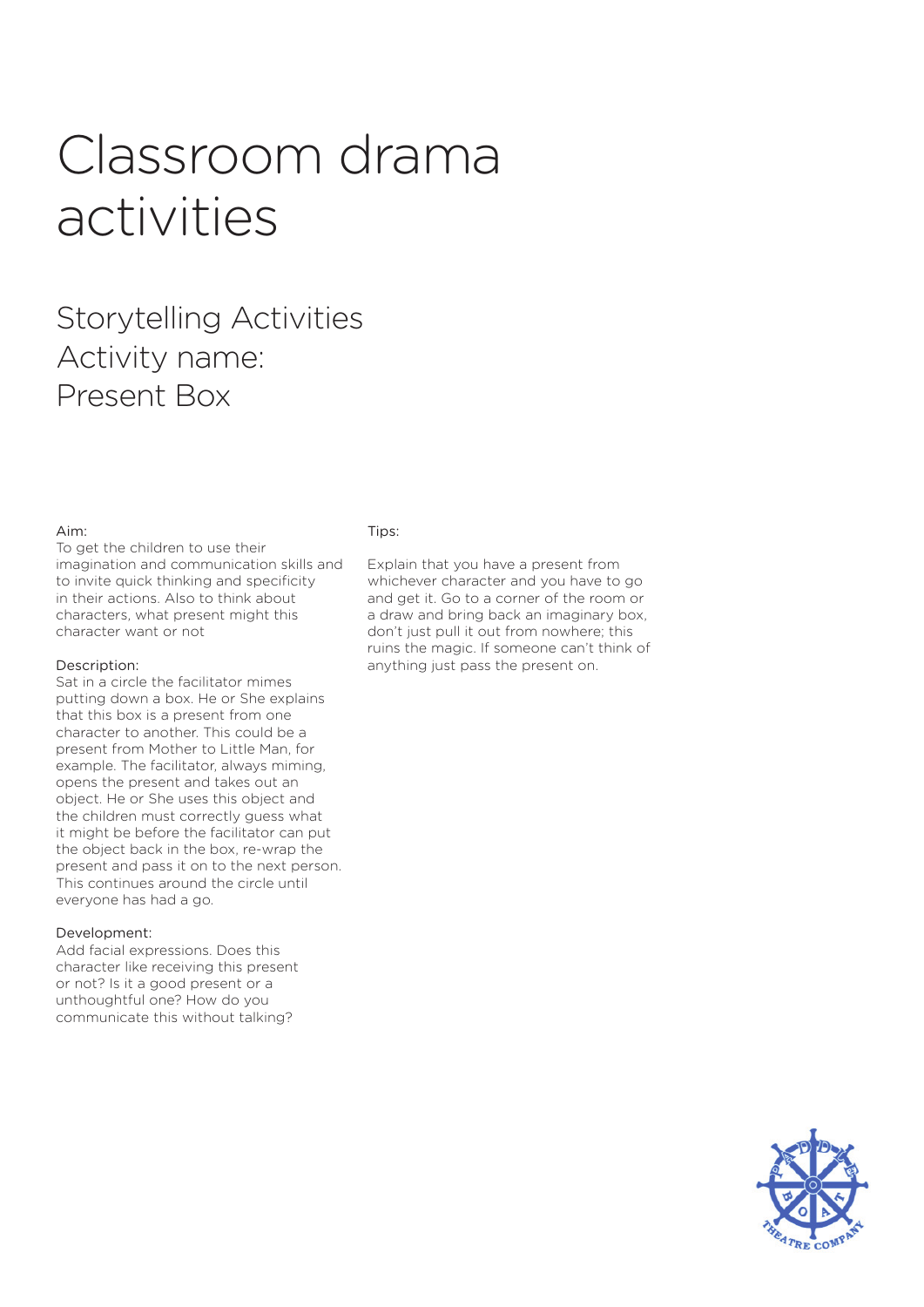### Storytelling Activities Activity name: Mime Scene

#### Aim:

To be able to highlight key moments in a story structure. To embody characters and emotions through understanding situations and circumstances from multiple perspectives.

#### Description:

In groups of 3-5, choose a scene From Little Man's story and try to act this out using no words, just gestures and body language. (The scene shouldn't be very long just a moment from a story). Perform these to the rest of the class and ask the observers to guess which scene they are doing and who is playing which character? How could they tell? If they couldn't tell what would make it more clear?

#### Ideas:

Little Man asking for a holiday. Mr. Fat's hunt for treasure. Mother's first adventure as a pirate. How the Old Man first arrived on the island.

#### Development:

Add dialogue to the scene between the characters. What might happen before or after these scenes? How might the characters be feeling?

#### Tips:

You could either set the fairytale and ask each group to individually chose a moment or the children could secretly pick their fairytale in their individual groups to make it more challenging.

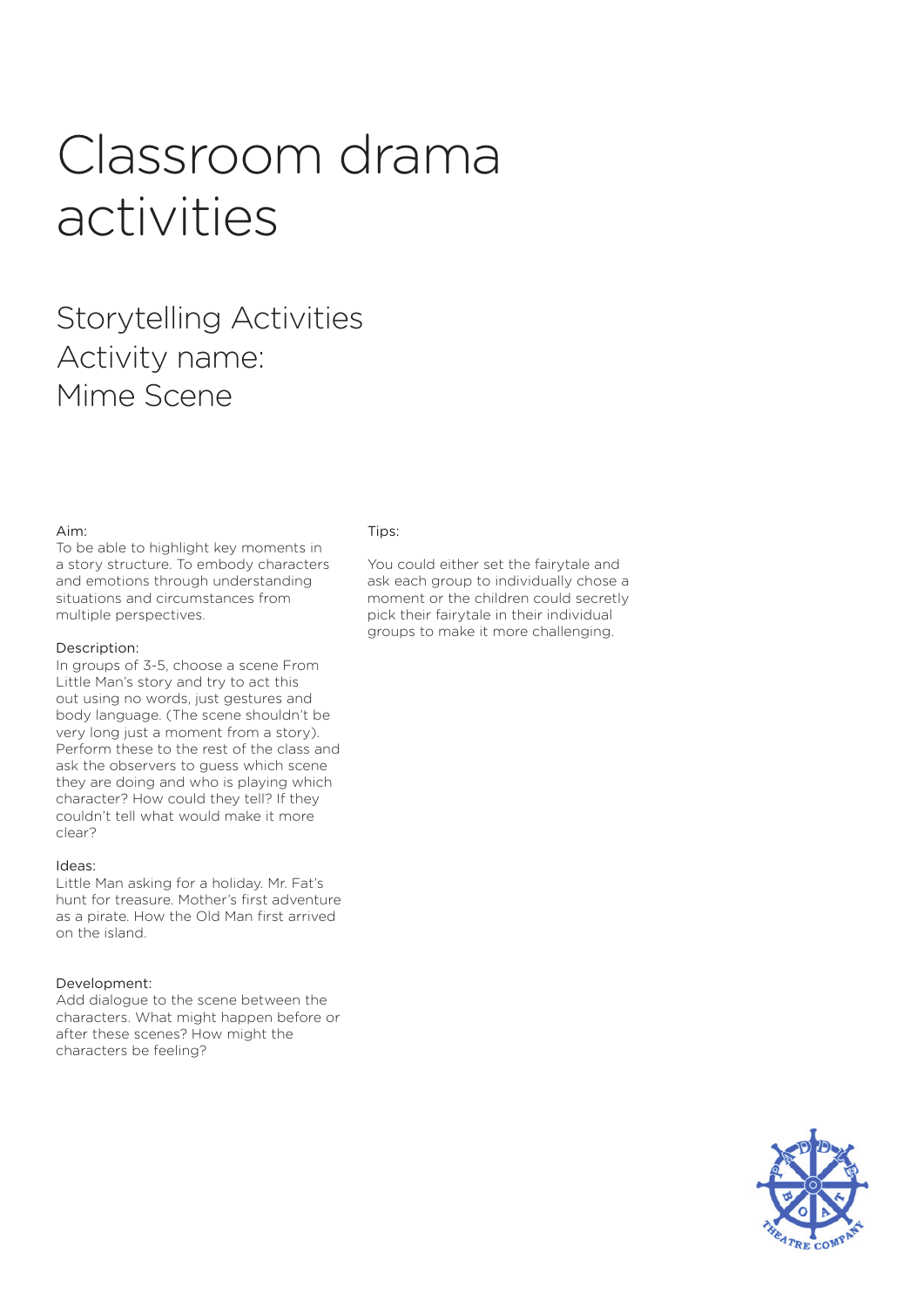### Storytelling Activities Activity name: Journey

#### Aim:

To help the children understand the complexities in the story that they can then explain in their story writing. To guide the children through the structure of a story.

#### Description:

Retell the story Little Man or A well known fairy-tale whilst the children are walking around the space. Ask the children to act out what you are saying. For example, 'Little Man and Mother waded through cold rivers' the children walk around the space as if wading through water.

#### Development:

Add in choices for the character. Does Little Man pluck up the courage to go and ask Mr. Fat for a holiday? We want to see this choice being made.

#### Tips:

Add in adjectives to give the children more a more vivid picture of what action they should mime.

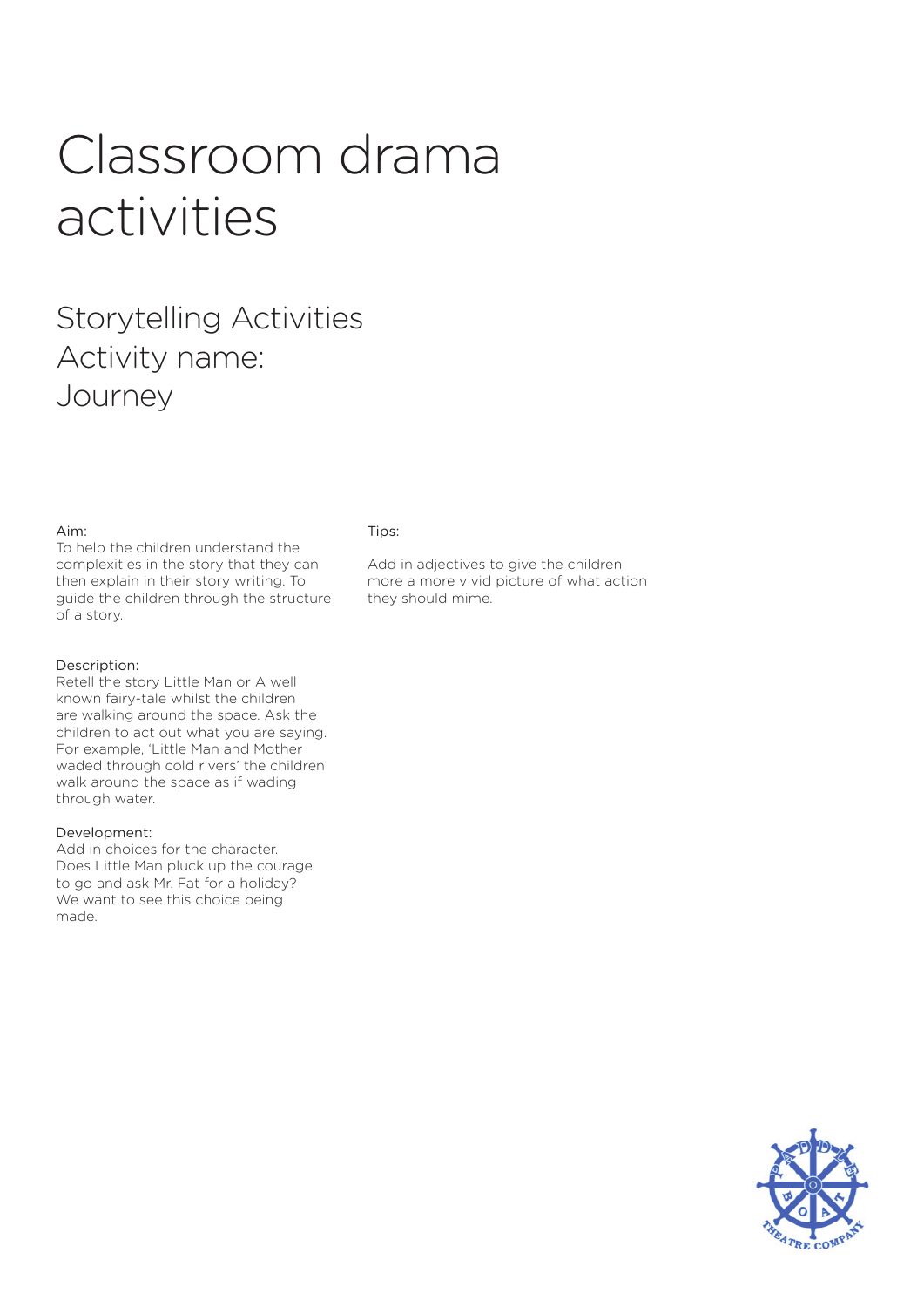# PaddleBoat's Workshop Plan

### Warm Up (15 mins)

Pirate Games On the Ship Aim: To get the children active and present in their bodies; increased spatial awareness

Call out port, starboard, scrub the deck, climb the rigging and get children to copy. (competition) Add in Ahoy matey (children find a partner) & pirate party (whole group get in circle and do a pirate jig.

Bodies & 3D shapes Aim: To get children to think about how to use their bodies to visually demonstrate physical objects.

Have 15 seconds to make….. an anchor / ship / palm tree / mr fat / a volcano / sea monster.

Encourage children to think about levels and facial expressions, where appropriate.

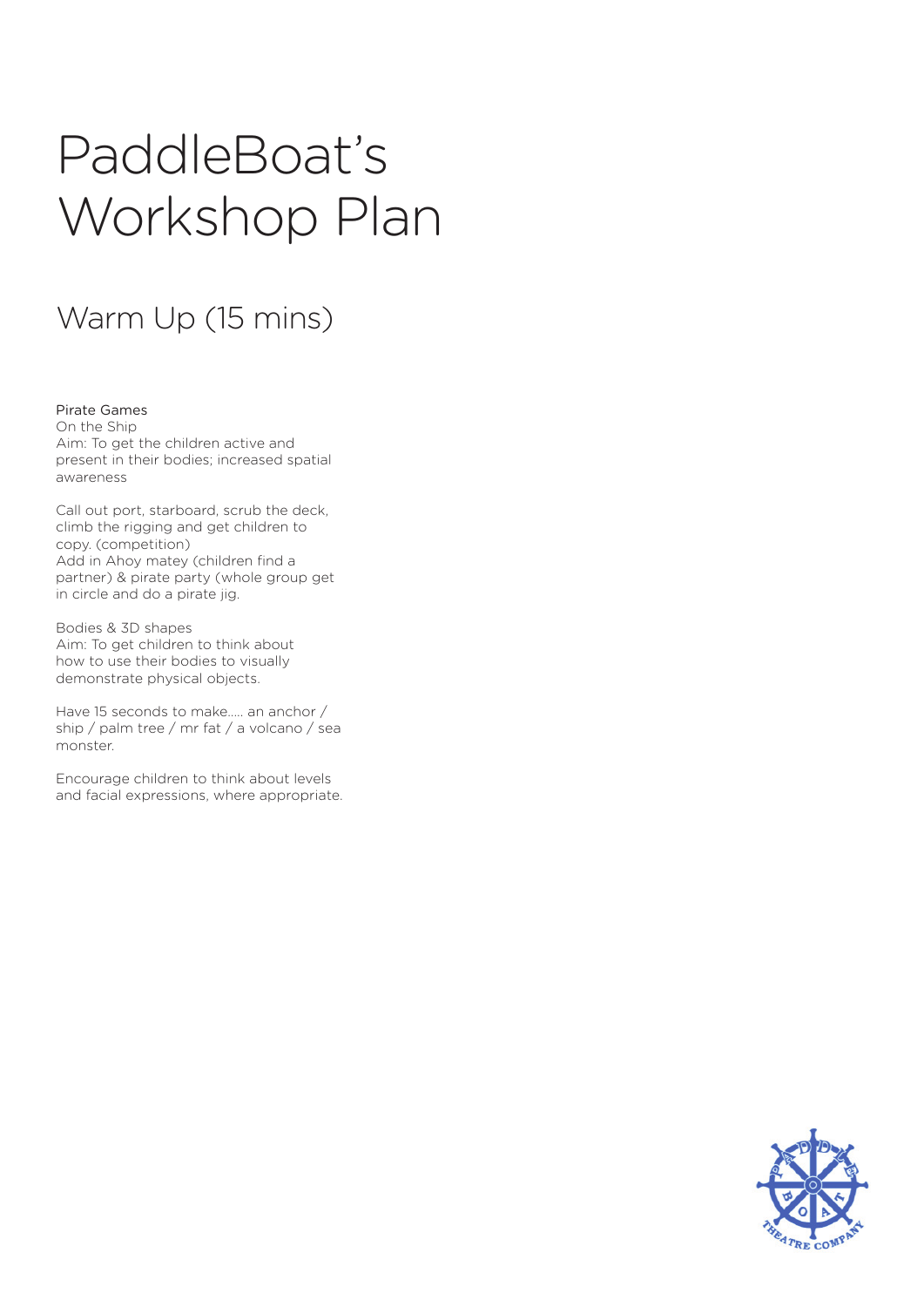## Conductor (15 mins) Sentence Circle (10 mins)

Aim: How the use of music can create atmosphere and help children access words to describe what is happening gives a mood for a moment. Weave in their ideas - drive for the imagination element of the workshop.

THINK LAYERING - a soundscape circle.

Split group into 3 groups. Appoint a conductor for each small group.

Get all groups to create a soundscape (sea / wind / theme tune or song, for example) for each.

Make sure their conductor, with the help of the team, is thinking about dynamics and creating clear hand gestures.

Whole group - assign a soundscape to each group. Get the conductors to work together to create a collective soundscape.

This will help improve skills of collaboration and imagination.

As a whole group: Describe the sounds using:

Onomatopoeia Adjectives Similes Metaphors

Aim: To transfer performance skills to literacy skills, so children can use these in their story-telling.

Sit in a circle and start by saying a sentence each so you can re-create the little man's journey.

Split into 6 groups.

Give each group a basic, one clause sentences to describe the story

Example:

Little man lives in the city.

Little man worked for mr fat.

Little mans mother used to be a pirate but now all she does is washing.

Little man and his mother went to sea on a ship.

They arrived at the island and met...

Little man is now back in his office but...

Task: Children write new sentence, adding adjectives and connectives to elaborate the story and make it more descriptive, and vivid.

Compile the sentences and 'narrator' facilitator re-reads them to children; improving their learning in recognising what they have created.

Ask them: What is diferent about your version? Did you like this story and why? What helped you re-write the sentences?

Give them a Tip: Our imaginations need to be communicated clearly when we write a story so the reader can understand us. One way of doing this is including other character's points of view.

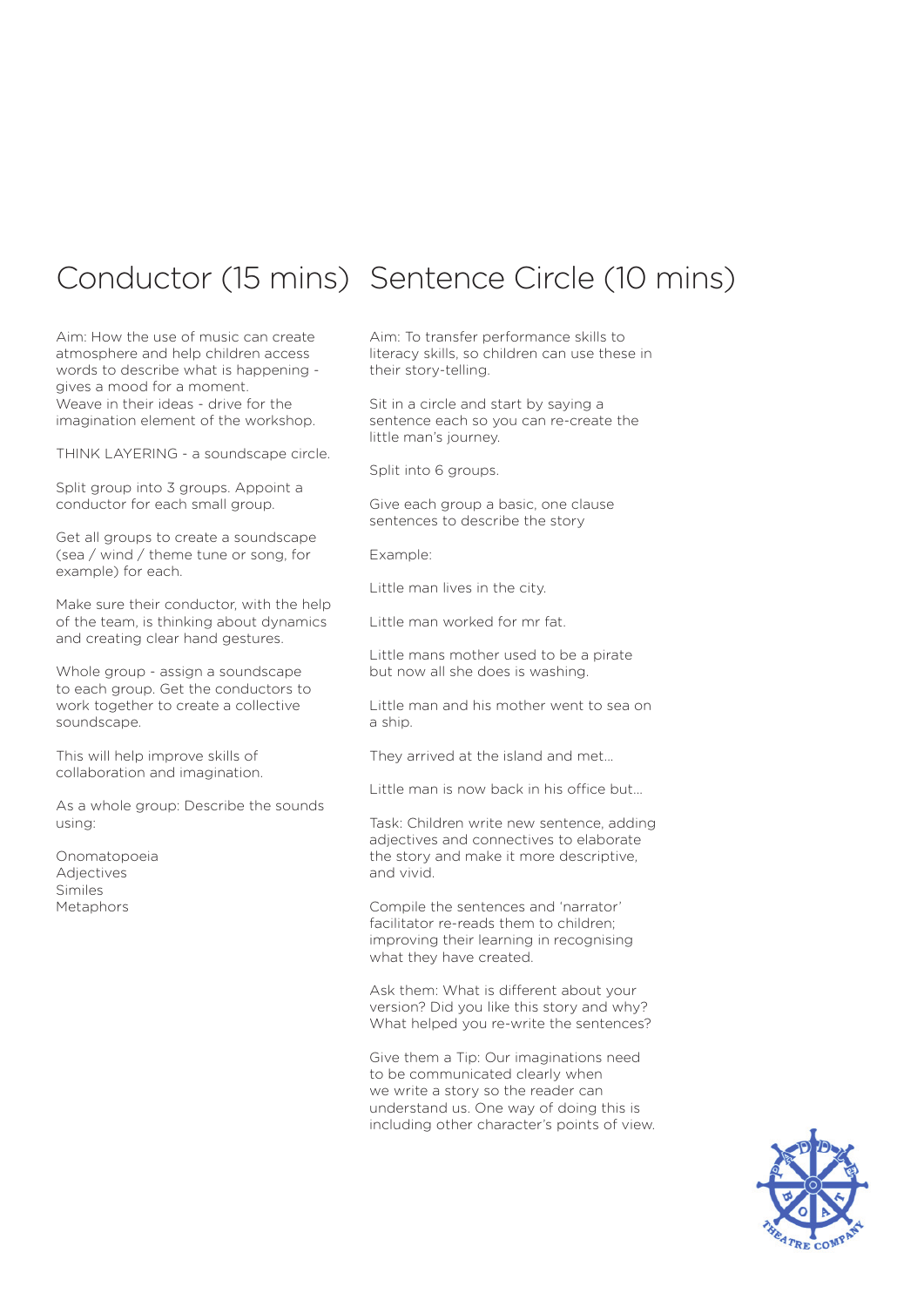## Character Statues (20 mins)

Give them a Tip: It is important that we don't just think about our little man, our main character, but we remember the other characters too in order to show the emotions they might be feeling in the story.

Have you ever played musical statues? What happens when the music stops?

The aim is to guess the other groups' character perspective statue they are presenting.

Give each group a sentence which sets the scene for their freeze frame. e.g. Everyday mr fat, little man and mother do the same tasks.

Count down from 10 - Children react and form the image.

Each group read out your sentence before you show back your images. But don't tell us who's perspective you are trying to show!

Audience have to guess which point of view the group is embodying.

Ask the other groups step out and reflect on:

- Who are they?

- What are they feeling; how do we know this?

- What is about; what tells you this? - Can you think of any adjective / onomatopoeia etc to describe their bodies?

Summary: We can see from using our bodies, that we can create images when we can find strong adjectives to describe. This will help our story writing.

2 stars and Wish: What worked? Give example here - Anything you wish you could add to the image?

### Characterisation through props (20 - 30 mins)

Aim: Exploring how they can create a character from objects through group improvisation and colloboration. Increasing imagination but taking it beyond the context of the performance and creating a 3d character.

Choose 2 props per group.

Characterisation - Using props from the story, ask: what significance they held.

Encourage children to think about how they can use the props diferently.

Task: Create a character to meet on the island that can help them to find the treasure, for example.

Diferent characters than the ones we have seen.

Create a 'moving clip' using the props to create this new character. Think about how the character uses the prop to find the treasure map.

Show back to your team for feedback on what they could improve before they show to whole group